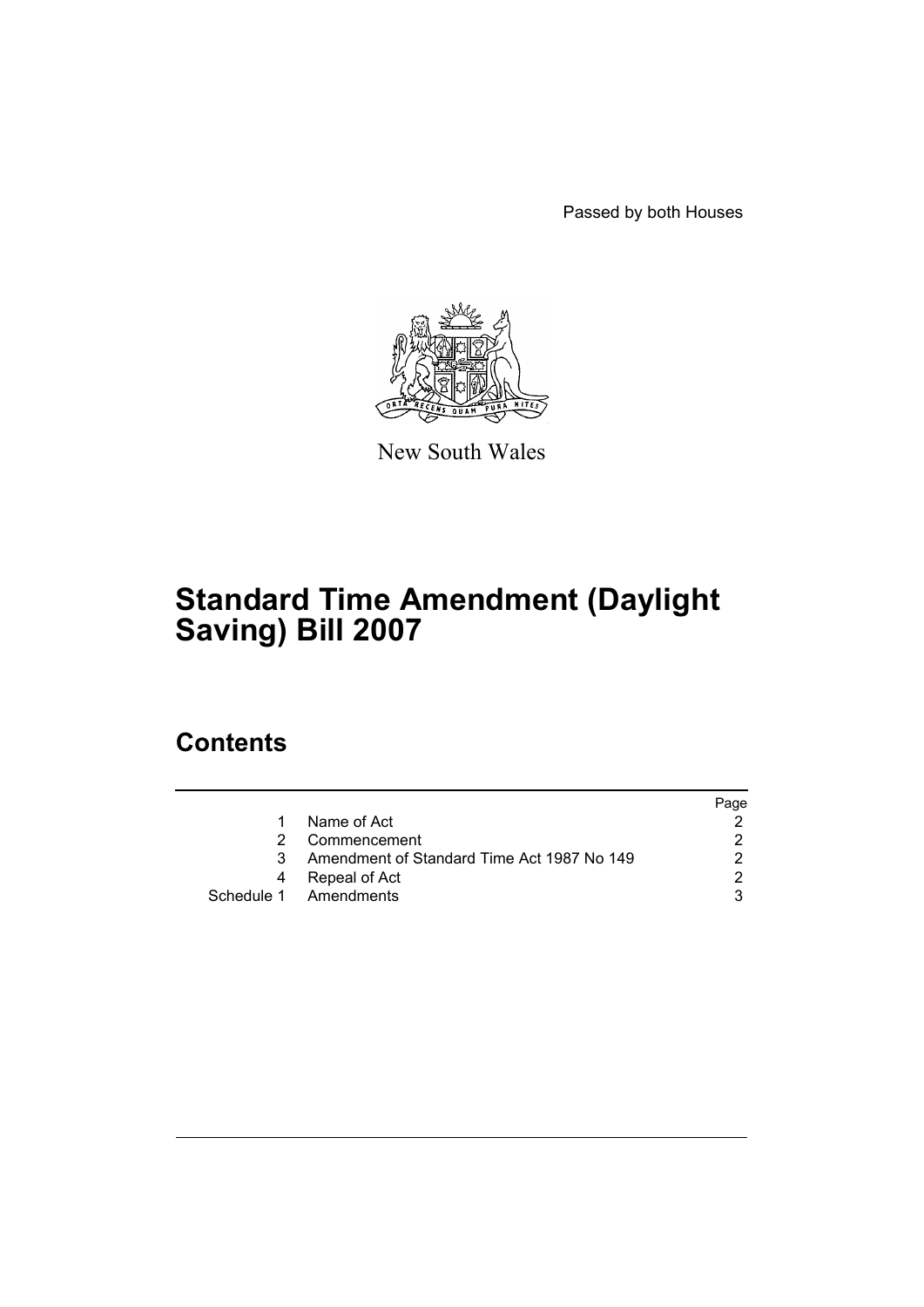*I certify that this public bill, which originated in the Legislative Assembly, has finally passed the Legislative Council and the Legislative Assembly of New South Wales.*

> *Clerk of the Legislative Assembly. Legislative Assembly, Sydney, , 2007*



New South Wales

## **Standard Time Amendment (Daylight Saving) Bill 2007**

Act No , 2007

An Act to amend the *Standard Time Act 1987* to extend the daylight saving period from the first Sunday in October to the first Sunday in April; and for other purposes.

*I have examined this bill and find it to correspond in all respects with the bill as finally passed by both Houses.*

*Assistant Speaker of the Legislative Assembly.*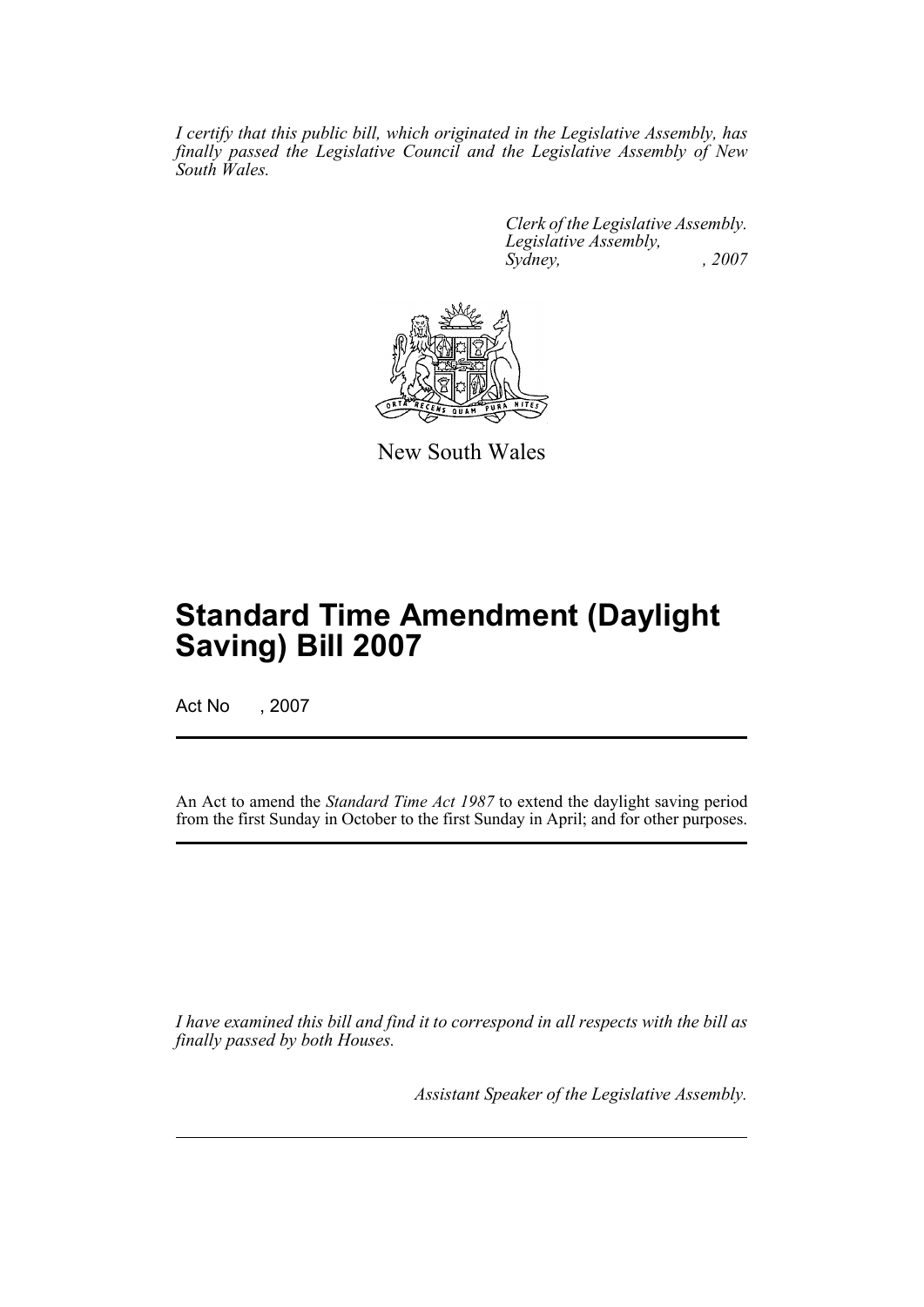#### <span id="page-2-0"></span>**The Legislature of New South Wales enacts:**

#### **1 Name of Act**

This Act is the *Standard Time Amendment (Daylight Saving) Act 2007*.

#### <span id="page-2-1"></span>**2 Commencement**

This Act commences on the date of assent to this Act.

#### <span id="page-2-2"></span>**3 Amendment of Standard Time Act 1987 No 149**

The *Standard Time Act 1987* is amended as set out in Schedule 1.

#### <span id="page-2-3"></span>**4 Repeal of Act**

- (1) This Act is repealed on the day following the day on which this Act commences.
- (2) The repeal of this Act does not, because of the operation of section 30 of the *Interpretation Act 1987*, affect any amendment made by this Act.